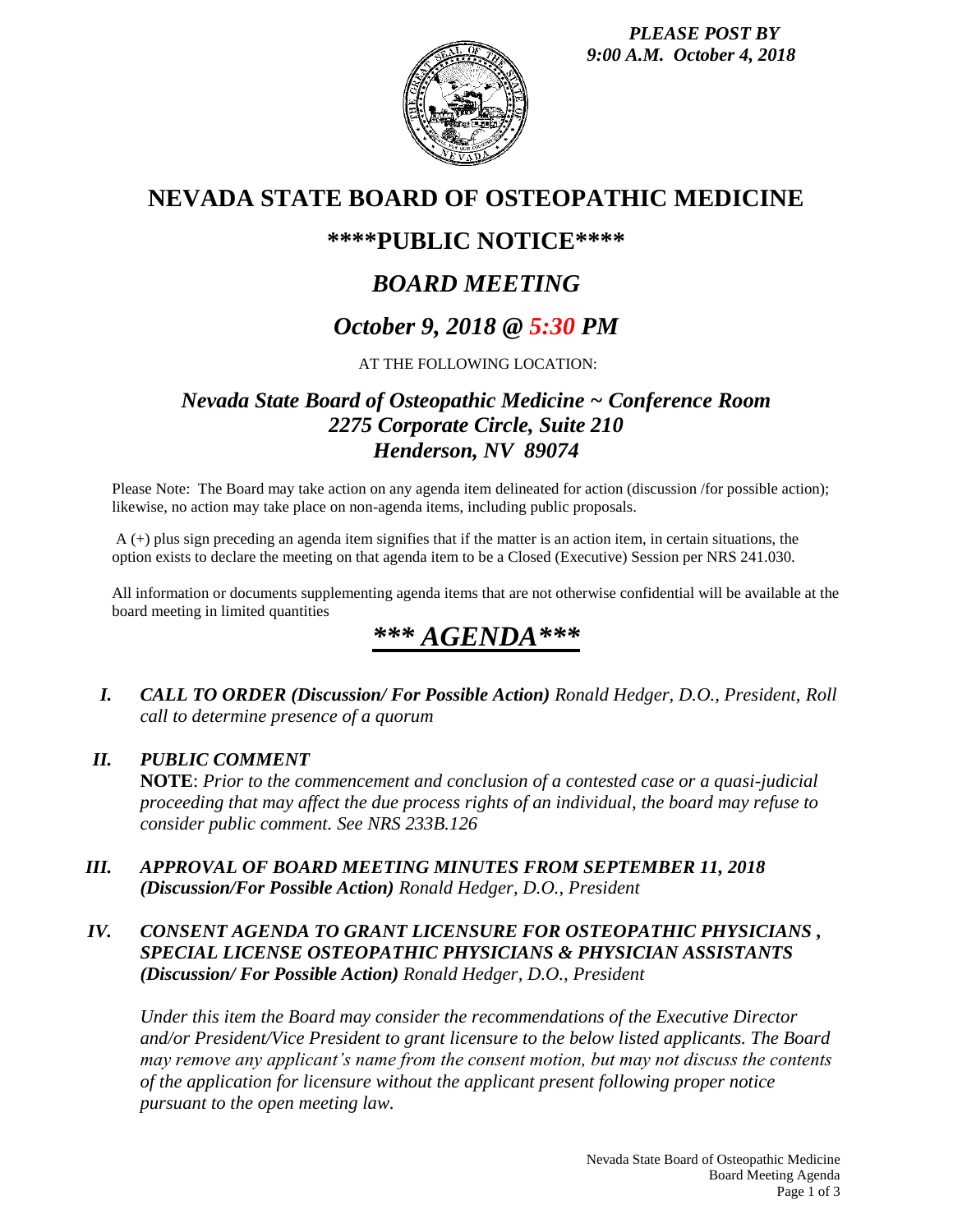#### **Osteopathic Physician Name Specialty**

*Berj Dermendjian, D.O. Internal Medicine Ileana Farrada, D.O. Internal Medicine Dyllen Grossman, D.O. Internal Medicine Tyler Peterson, D.O. Family Medicine Daniel Psoinos, D.O. Psychiatry Jordan Wagner, D.O. Emergency Medicine Sandy Zambrano, D.O.* 

*Matthew West, PA-C Justin Heath, D.O.*

*Special Licenses NRS.633.411: Olga Garcia, D.O. UNLVSOM – General Surgery*

#### *Physician Assistant Supervising Physician*

*Tessa Semlek, PA-C Allan MacIntyre, D.O.*

- *V. CONSIDERATION/APPROVAL OF DEFERRED REVENUE CALCULATION FOR FY2017-18 AUDIT AND FUTURE AUDITS,(Discussion/For Possible Action) Ronald Hedger, D.O.,*
- *VI. +CONSIDERATION OF APPLICATION FOR FULL LICENSURE FOR OSTEOPATHIC PHYSICIAN VAUGHN JOHNSON, D.O.,(Personal Appearance), (Discussion/For Possible Action) NOTE: The Board may go into closed session pursuant to NRS 241.030 to move to a closed session because the discussion may involve this applicant's character, alleged misconduct, professional competence, or similar items. Ronald Hedger, D.O., President*
- *VII. CONSIDERATION OF POTENTIAL REVISIONS OR AMENDMENTS TO BOARD MEMBER MANUAL AND EMPLOYEE HANDBOOK, (Discussion/For Possible Action) Ronald Hedger, D.O., President*
- *VIII. CONSIDERATION OF EFFECTIVE DATE OF SALARY ADJUSTMENT FOR EXECUTIVE DIRECTOR, (Discussion/For Possible Action) Ronald Hedger, D.O., President*

#### *IX. EXECUTIVE DIRECTOR'S REPORT*

- *a. Financial Statements*
- *b. Licensing*
- *X. LEGAL REPORT (Discussion/Action) by Louis Ling, Board Counsel and/or Rosalie Bordelove, Deputy Attorney General*
- *XI. ITEMS FOR FUTURE DISCUSSION/ACTION/UPCOMING AGENDA*
- *XII. PRESIDENT'S REPORT on Board Business, Ronald Hedger, D.O., President*

#### *XIII. PUBLIC COMMENT*

*Prior to the commencement and conclusion of a contested case or a quasi-judicial proceeding that may affect the due process rights of an individual, the board may refuse to consider public comment. See NRS 233B.126.*

Nevada State Board of Osteopathic Medicine Board Meeting Agenda *Under the public comment item, members of the public may bring matters not appearing on this agenda to the attention of the Board. The Board may discuss but may not act on the*